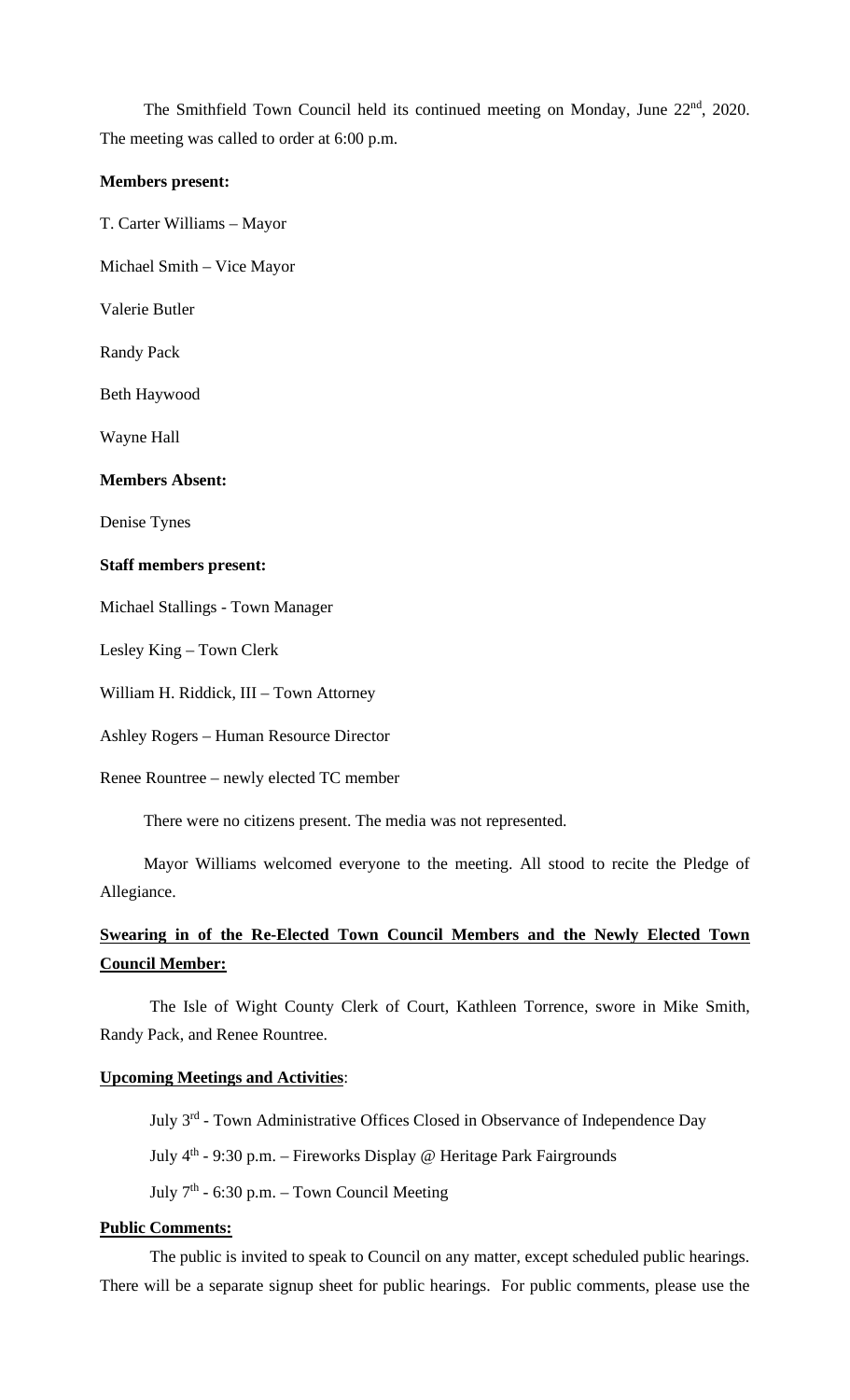appropriate sign-up sheet and include your preferred method of contact. Comments are limited to five (5) minutes per person. Any required response from the Town will be provided in writing following the meeting.

There were no public comments.

# **Resolution to Adopt Proposed Budget for Fiscal Year 2020/2021:**

Councilman Pack stated that the budget has been reviewed and properly advertised. He made a motion to adopt the proposed budget for FY 2020/2021. Vice Mayor Smith seconded the motion. Mayor Williams asked if there was any further discussion.

Mayor Williams stated that he would like to review recycling and trash pickup. It is his understanding that the budget currently includes trash pickup. The Town Manager stated that was correct. He stated that the Town could charge the fee for trash collection and do away with recycling. Mayor Williams stated that he is in favor of doing away with recycling; but he would like to see a detailed letter to citizens explaining the change. He explained that trash cost \$224,500.00 per year. Recycling cost \$137,090.00 and is burned by the Chesapeake Power Company. He is not in favor of having Town residents paying for their own trash pickup. The Town citizens have to pay Isle of Wight County taxes and Smithfield taxes. Trash pickup is part of what their taxes pay.

Mayor Williams explained that the Town is paying \$200,000.00+ to operate the museum. The reason the Town operates the museum is because it was cut from Isle of Wight County budget. The Town took over the expenses so it would not have to close. The museum is owned by the County. They are in charge of everything that happens with the museum. The Town pays money to keep it up. He stated that the Town could go back to the County and have them take the expense part back. Chairman Pack stated that could happen for the next budget cycle. The Town Manager stated that the Town covers payroll, communications, supplies, and advertising. The building is covered by Isle of Wight County.

Councilman Pack explained that the Mayor proposed to pay for trash pickup but eliminate recycling. The cost to the Town is \$224,500.00 if recycling is eliminated. There is a motion on the floor to pass the budget as is. Chairman Pack withdrew his previous motion to approve the budget and Vice Mayor Smith withdrew his second. The Town Manager stated that the \$224,500.00 would have to come out of reserves. The cost to citizens would be \$6.01 per month for trash pickup without recycling and \$9.70 per month with trash and recycling pickup. The options for collection of the fee would be on the utility bills or through the tax bills. The decision has not been made yet. Vice Mayor Smith stated that he would be fine with paying \$1.50 per week for someone to pick up his trash. An explanation to the citizens would go a long way for them in understanding the reasons it is necessary. It is a total of \$72.12 per year per household.

Chairman Pack stated that the Town has \$350,015.00 budgeted for revenue for trash and recycling. If the Town eliminates recycling at \$137,090.00, reserves would have to fund \$212,925.00. It is a lot of money out of reserves and will make the Town in the hole for next year's budget.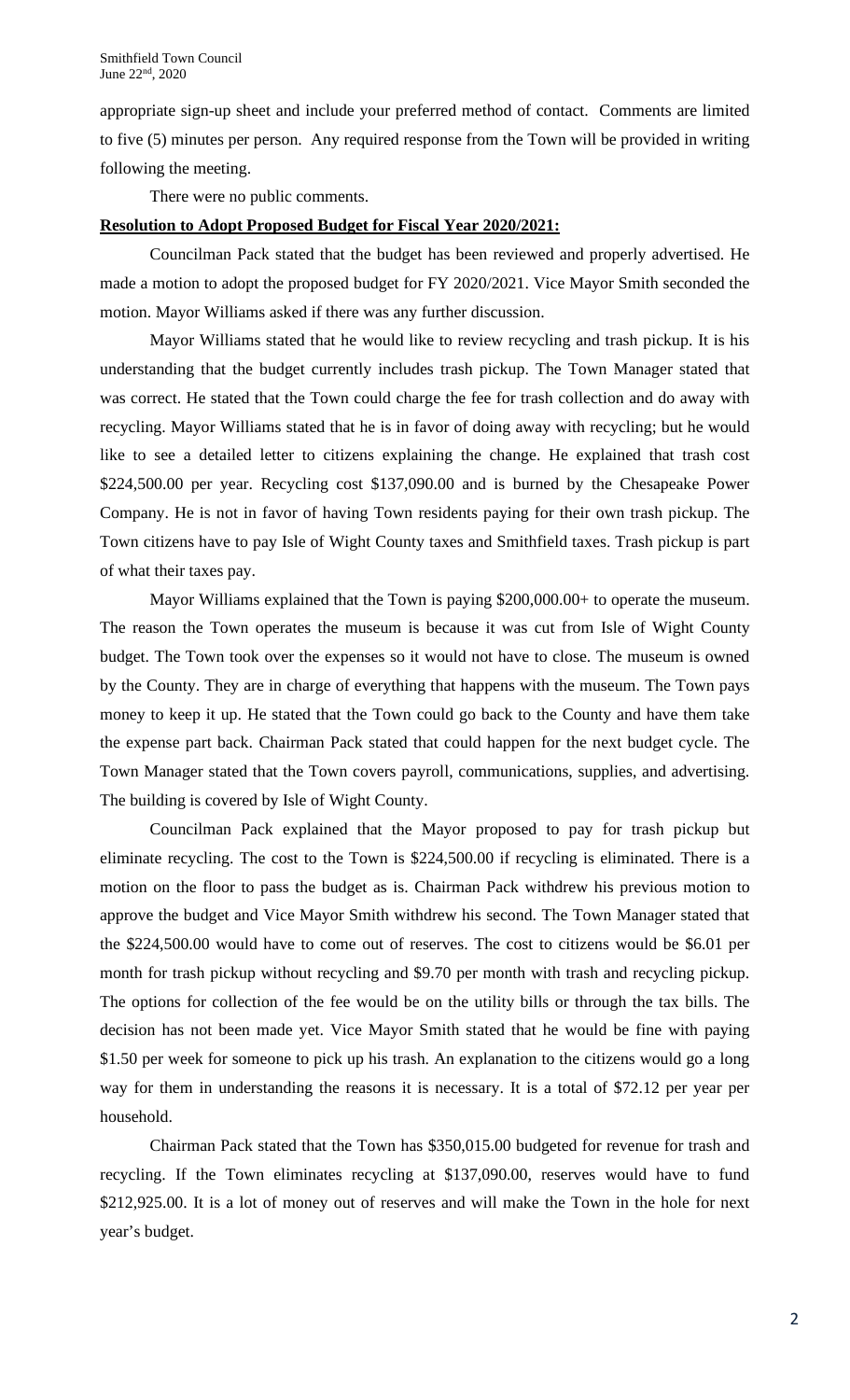Mayor Williams suggested that the Town fund it this year and revisit it next year. He stated that it would be fine to take it out of reserves for one year.

Councilman Pack stated that next year's budget is going to be tight. He has been sharing occupancy and meal's tax numbers with the Town Treasurer. When she looks at the Town's 4<sup>th</sup> quarter, she will be shocked. His typical occupancy tax for one month is approximately \$23,000.00. April's occupancy tax for his business was \$928.00. It is money that the Town is not going to have. The cash reserves the Town has now do not need to be spent frivolously. He stated that they need to spend them wisely on things the Town needs. The 4<sup>th</sup> quarter money that the Town Treasurer had planned on is not going to be there. She will not know that until July 20<sup>th</sup> if everybody pays on time.

The Town Manager stated that increasing the meal's tax by  $\frac{1}{4}\%$  would increase revenue by \$65,000.00. The Town currently has a 6  $\frac{1}{4}$ % meal's tax. Most localities are at least at 6  $\frac{1}{2}$ % for meal's tax. A meal's tax increase has not been advertised for this budget.

Vice Mayor Smith asked if the budget could be amended in the coming year. The Town Attorney stated that it can be amended at any time. Any amendments would have to be properly advertised.

Councilman Hall made a motion to eliminate recycling from the 2020/2021 budget and the Town would continue to pay for trash pickup. It could be revisited next year. Mayor Williams seconded the motion. Councilman Pack asked if there was any further discussion. The Town Attorney stated that the motion would be to pass an amended budget removing recycling and removing the revenue for funding trash pickup and recycling pickup and paying for the difference from reserves to be revisited next year. Councilman Pack called for the vote.

On call for the vote, six members were present. Councilman Pack voted nay, Councilwoman Butler voted aye, Vice Mayor Smith voted nay, Councilwoman Haywood voted nay, Councilman Hall voted aye, and Mayor Williams voted aye. There were three votes against the motion and three votes in favor of the motion. The Town Attorney stated that a tie fails.

Chairman Pack stated that it seems everyone is on board with removing recycling. How to fund trash collection is the issue. The Town can pay for it out of reserves for a year or pass the expense along to the Town residents. Chairman Pack asked the Town Manager if the Town could fund contributions through the CARES Act. The Town Manager stated that some of them could possibly be paid by the CARES Act. He did not know if all would qualify. The Western Tidewater Free Clinic and Christian Outreach both provide services to people impacted by COVID. He did not think the YMCA could be funded through the CARES Act. He would have to look into the other ones.

Councilwoman Butler asked about the expenses for tourism. It is a County entity. She asked what the expense of \$274,000.00 is for. The Town Manager explained that the Town covers half of tourism's operating budget. There is a MOU in place for that. The Town Attorney explained that the Town Council, years ago, deemed it important to have an active Tourism Bureau in Smithfield. The County was not inclined to fund it to the level that the Town felt necessary. The Tourism offices are housed in a rental property owned by a private business. The Town Manager stated that it could be revisited. The Town pays 50% of the operational costs but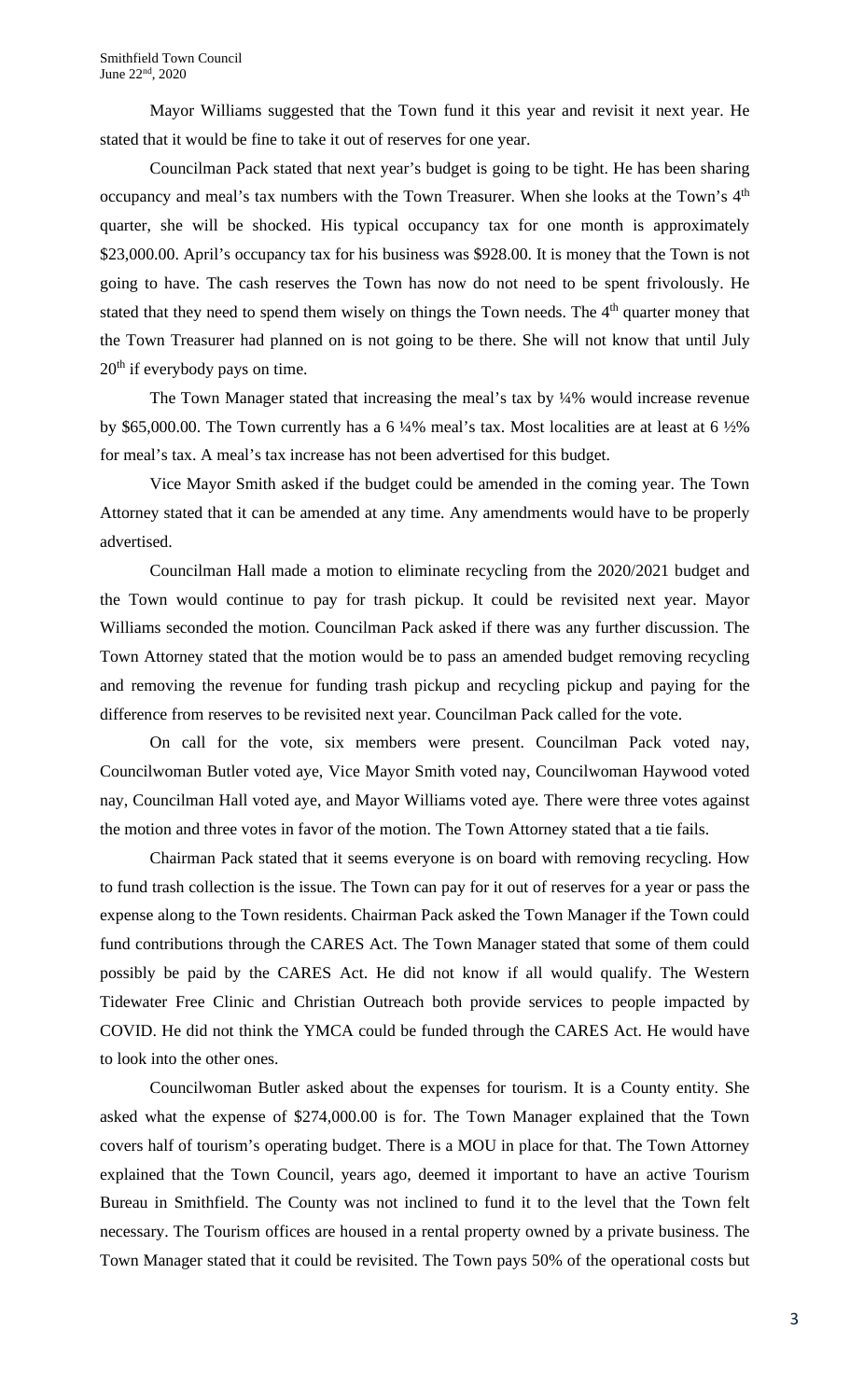receives about 80% of the services. Councilwoman Butler stated that the County does not have much tourism. The Town Attorney explained that it is the reason they did not want to fund it. Councilwoman Butler stated that tourism and the museum are costing the Town almost \$500,000.00 per year. The museum is not profitable. She stated her amazement at how much free stuff is given away with the Town being so small. She explained that trash pickup is a fee that is passed on to the citizens in other municipalities. Mayor Williams stated that most other municipalities do not have double taxes. The Town Attorney stated that the Council could compare the combined rate to other localities. The Town residents are taxed by the County and the Town. The County rate is .85 per \$100 and the Town rate is .19 per hundred for a total of \$1.14 per hundred. Vice Mayor Smith stated that the Town gets taxed twice; but it is not double what the County is. The Town Attorney stated that Norfolk is \$1.25. Some parts of Virginia Beach are as high as \$1.48.

Councilman Pack stated that if not for COVID then there would not be an issue. When the Town took over the museum from Isle of Wight County, it was a three-year agreement which is now over. The Town should try to return the museum to the County. It would save the Town \$200,000.00. Mayor Williams agreed. Councilwoman Haywood stated that the Town and the County may be able to share the expense.

Chairman Pack stated that a large portion of the budget is funded out of reserves. Trash collection is not the only item that was being funded from reserves. Reserve funding is being used to balance the budget.

Vice Mayor Smith asked if the Town Manager knew how much money the CARES Act might cover. The Town Manager stated that it has to be something that is not already budgeted and it cannot fill revenue gaps. It has to fit into one of the categories relating to COVID. He believes it may be difficult. The Town may be able to reduce the budgeted amount for the contributions and possibly make it up with the CARES Act. Councilman Pack stated that it might cover the Western Tidewater Free Clinic contribution of \$40,560.00 and Christian Outreach at \$12,650.00. The Town Manager stated that he would need to discuss it with the County. It has to be approved.

Councilman Pack stated that the Town may want to holdoff on the professional fees for the dam. Vice Mayor Smith asked how much time was allotted for the dam repairs. The Town Manager stated that the Town Engineer is waiting to hear from Draper Aden. They are working on the cost estimates for different options. DEQ will make the timeframe requirements. Mayor Williams stated that DEQ would be aware that the Town would not have the money. It could probably wait a year.

Councilman Pack asked about the unfilled employee positions. The Town Manager stated that there would be a little savings from the Utility Director position since the Town promoted from within. There will be a savings for the next six months. The Chief Deputy Treasurer position is currently unfilled with plans to fill it soon. The Town has a couple of groundkeepers positions open also. There are also a couple of officer positions that the Town is actively recruiting for.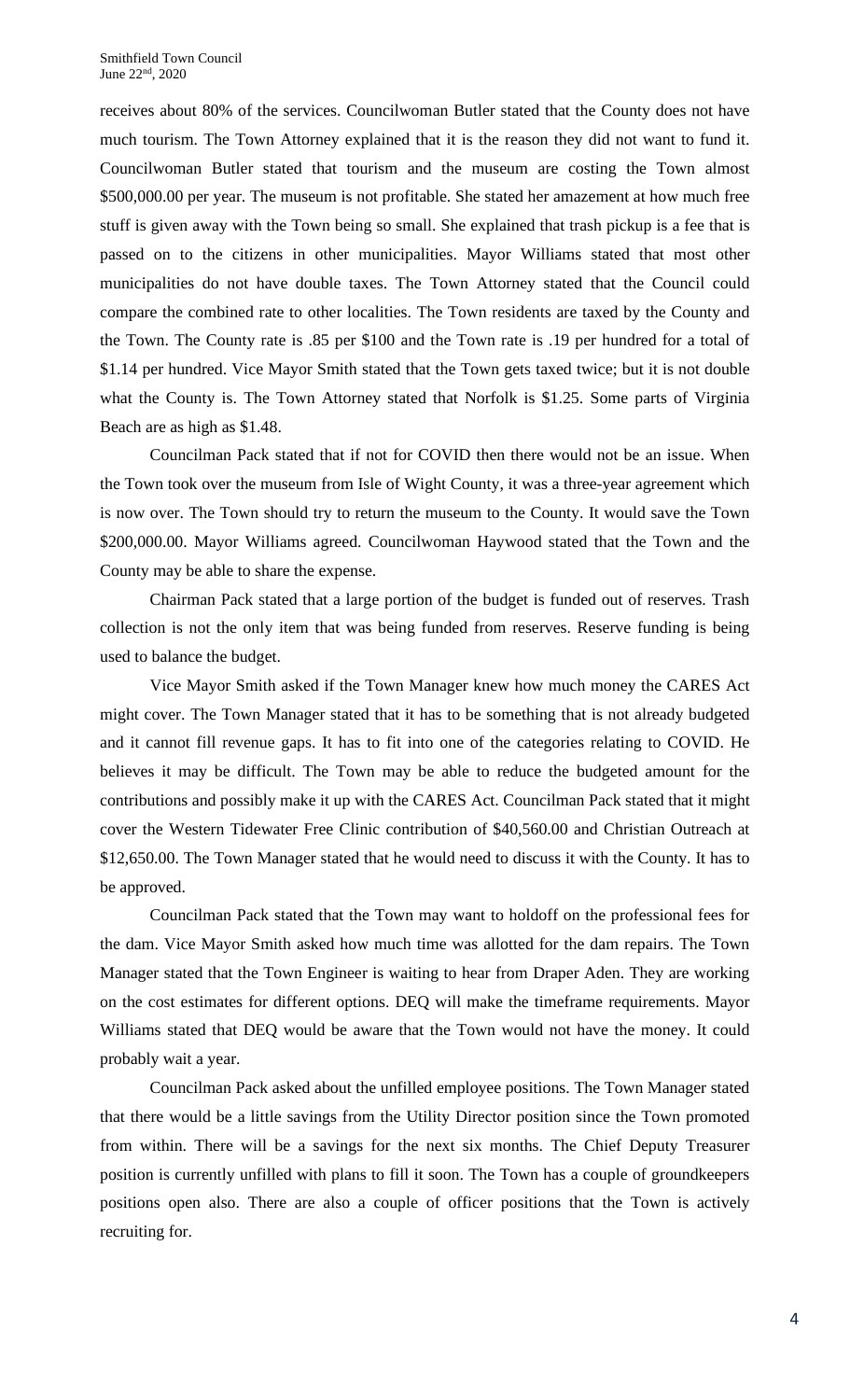The Town Manager stated that the Town could fund trash collection until January and then revisit it then. The financial picture might be improved by then. Councilman Pack stated that would cost \$100,000.00 until January. Work on the dam could be delayed in the budget. However, the Town still has approximately \$960,000.00 from reserves until any decisions are made about amending the budget. The Town Manager stated that the bulk is one-time spending tied to Pinewood or other projects for the Town. Mayor Williams stated that Pinewood should be done in 2021. It will be a savings in the budget once that project is completed. Councilman Pack stated that 1% of the meal's tax money funds Pinewood. The meal's tax funds will not be available due to COVID. The Town may not have all the money needed for the next twelve months. He believes the Town should be very conservative for now.

Mayor Williams stated that he would like for the Town to continue to pay for trash pickup for the citizens. Vice Mayor Smith stated that other municipalities already charge for trash collection. The Town is now faced with a pandemic which is something that is unprecedented. Councilman Pack stated that trash collection will only be \$6.01 per month or \$72.12 per year. He made a motion to amend the budget by eliminating the cost of recycling collection from both revenues and expenses and pass the once a week trash collection fee to residents. Vice Mayor Smith seconded the motion. Mayor Williams called for the vote.

On call for the vote, six members were present. Councilman Pack voted aye, Councilwoman Butler voted aye, Vice Mayor Smith voted aye, Councilwoman Haywood voted aye, Councilman Hall voted nay, and Mayor Williams voted nay. There were two votes against the motion. The motion passed 4-2.

## **Virginia Retirement System Resolution for Enhanced Hazardous Duty Benefits**:

Chairman Pack explained that the resolution increases the hazard pay for first responders from a 1.7% contribution to a 1.85% contribution. He made a motion to approve this resolution. Councilman Hall seconded the motion. Mayor Williams called for the vote.

On call for the vote, six members were present. Councilman Pack voted aye, Councilwoman Butler voted aye, Vice Mayor Smith voted aye, Councilwoman Haywood voted aye, Councilman Hall voted aye, and Mayor Williams voted aye. There were no votes against the motion. The motion passed.

## **New Business**:

# **Motion to Award Mowing Services Contract to Escape 2 Eden Landscaping, LLC:**

Councilwoman Haywood explained that the contract for mowing would be good for one year. She made a motion to approve the contract. Councilman Pack seconded the motion. Mayor Williams called for the vote.

On call for the vote, six members were present. Vice Mayor Smith voted aye, Councilwoman Haywood voted aye, Councilwoman Butler voted aye, Councilman Pack voted aye, Councilman Hall voted aye, and Mayor Williams voted aye. There were no votes against the motion. The motion passed.

# **Motion to Award Landscaping Services Contract to Escape 2 Eden Landscaping, LLC:**